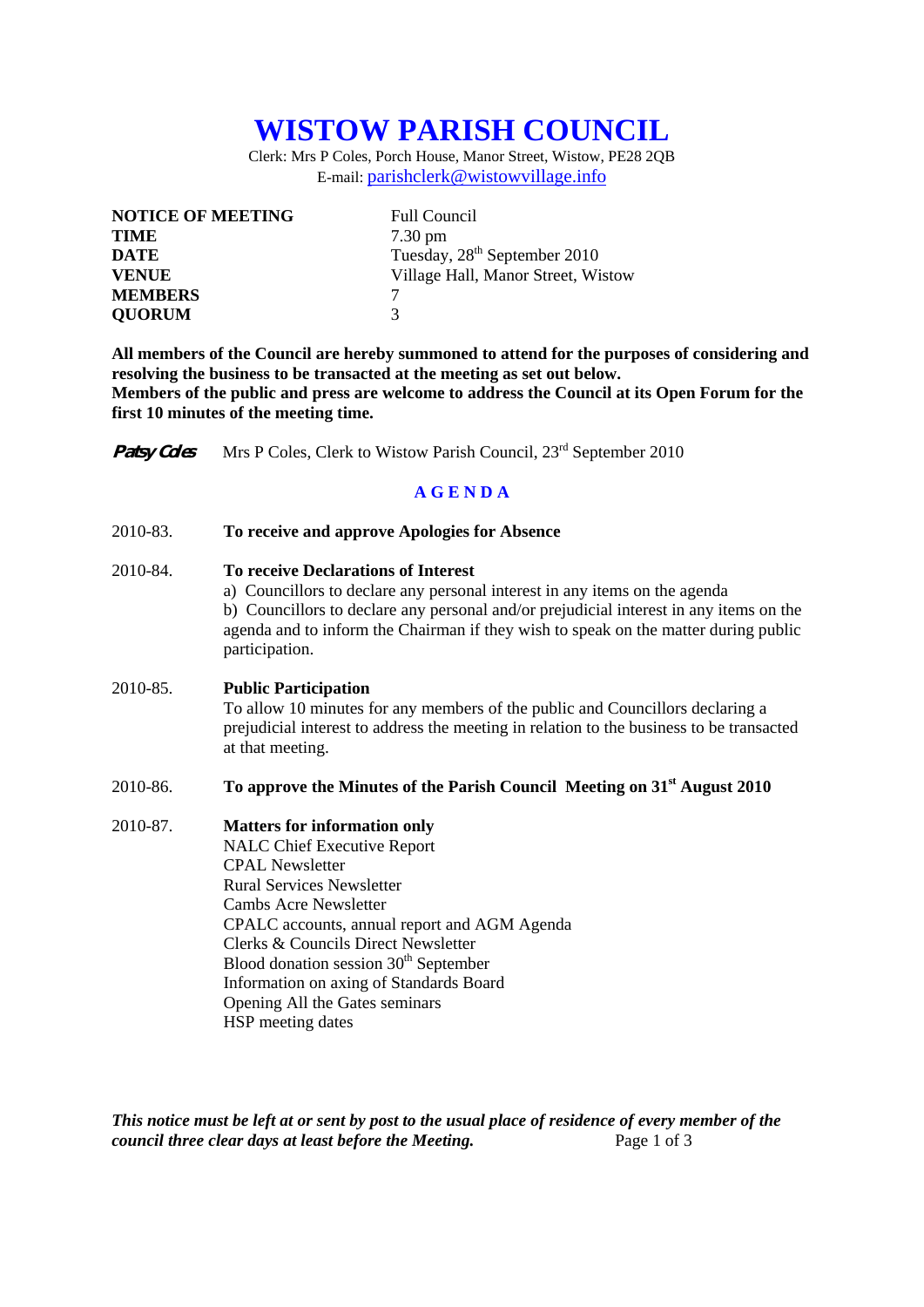## Page 2

| 2010-88. | <b>Community Liaison Officer</b><br>Any Police or Crime issues to be discussed?                     |         |  |
|----------|-----------------------------------------------------------------------------------------------------|---------|--|
|          | New Chief Constable and Chief Superintendent                                                        |         |  |
|          | Speeding tractors in Bridge Street                                                                  |         |  |
|          | Next Neighbourhood Forum on 20 <sup>th</sup> October 2010                                           |         |  |
| 2010-89. | To receive reports from County and District Councillors<br>Mr V Lucas, Mr P Bucknell, and Mr P Ward |         |  |
| 2010-90. | <b>Finance</b>                                                                                      |         |  |
|          | a) to approve the Financial Statement                                                               |         |  |
|          | b) to approve payment of outstanding amounts :                                                      |         |  |
|          | Mrs P Coles - September salary (rates as per minute no. 8e                                          |         |  |
|          | of the meeting dated the 15/12/09)                                                                  | £221.67 |  |
|          | Stewards – 'please close the gate' signs                                                            | £ 10.00 |  |
|          | Lee Gray grass cutting                                                                              | £169.58 |  |
|          | $Mr P S$ mith builder – village sign                                                                | £330.00 |  |
|          | ZEN – website renewal fee                                                                           | £ 68.00 |  |
|          | c) to review cash flow and resolve anticipated issues                                               |         |  |
|          | Wistow in Bloom cheque not cashed                                                                   |         |  |
|          | Local Government payscales notification                                                             |         |  |
| 2010-91  | Correspondence                                                                                      |         |  |
|          | Notification of 2011 Census from Office of National Statistics                                      |         |  |
|          | Land Registry regarding voluntary registration of assets                                            |         |  |
|          | Flooding memories consultation from CCC                                                             |         |  |
|          | Invitation to opening of Catworth Village Hall on 30 <sup>th</sup> October                          |         |  |
| 2010-92  | To consider any Planning Applications received                                                      |         |  |
|          | 1001494FUL Erection of replacement dwelling and two additional detached houses                      |         |  |
|          | and garages following demolition of existing. Land at Orchard House, Mill Road                      |         |  |
| 2010-93  | Broadband – Further discussion for the improvement of service                                       |         |  |

*This notice must be left at or sent by post to the usual place of residence of every member of the council three clear days at least before the Meeting.* Page 2 of 3